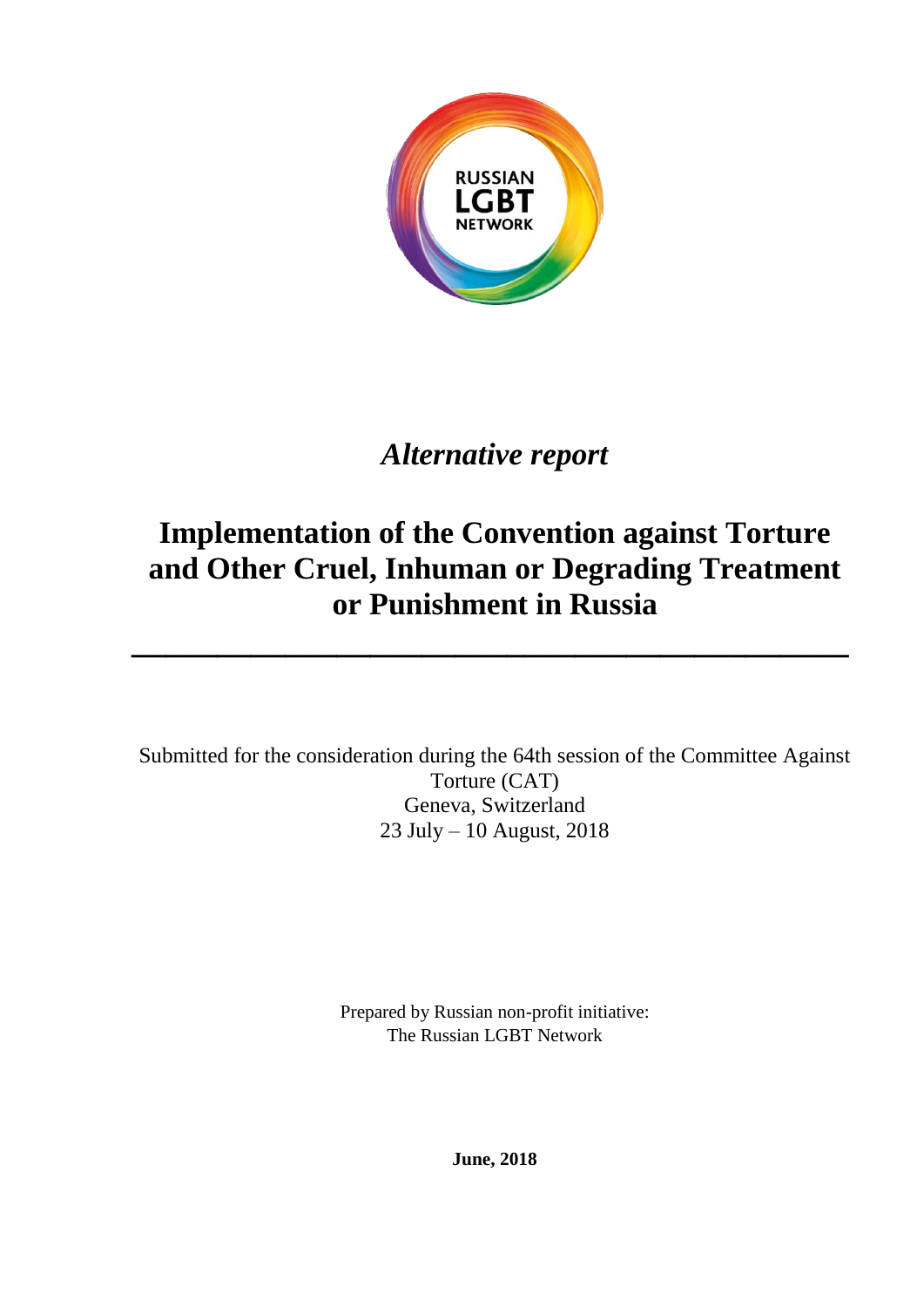## THE TABLE OF CONTENT

| I Persecutions on grounds of sexual orientation and gender identity in Chechnya             |  |
|---------------------------------------------------------------------------------------------|--|
|                                                                                             |  |
| b) Conditions of imprisonment: torture and other humiliating treatment of LGBT in Chechnya3 |  |
| II Legitimized crime: Chechen public officials' engagement in persecution of homosexual     |  |
| III Investigation of the crime: what measures are taken to put an end to persecutions?      |  |
|                                                                                             |  |

### INTRODUCTION

- 1. The present report is prepared by the Russian LGBT Network, an interregional, nongovernmental human rights organization that promotes equal rights and respect for human dignity, regardless of sexual orientation and gender identity. Since 2007, it monitors LGBT rights violations, unites and develops regional initiatives, advocacy groups both at national and international levels, and provides social and legal services for LGBT.
- 2. In April of 2017, the Russian LGBT Network became a leading coordinator of the emergency help provision to the survivors, persecuted as a result of the state-sponsored campaign against homosexual people living in the North Caucasus. The survivors reported being abducted, arbitrary detained, physically and mentally abused and tortured on grounds of their alleged sexual orientation and gender identity (SOGI) by law-enforcement in Chechnya and relatives, guided by the directives imposed both by Chechen authorities and fostered climate of violent intolerance towards LGBT in the region.
- 3. In course of the last 1.5 years, the primary mission of the Russian LGBT Network was to evacuate the victims, who suffered blatant persecution or solid threads of persecution in the North Caucasus. We provided them with necessary social and medical support and help to find sanctuary in other regions of Russia or abroad. During this period, the Monitoring team of the Russian LGBT Network depth interviewed the survivors of a state-sponsored haunt and documented 71 testimonies, certifying the persecutions on grounds of sexual orientation or gender identity in Chechnya.
- 4. All information in this report is therefore based on the first-hand information shared by the survivors who had to flee the North Caucasus in order to escape repressions. The recorded testimonies explicitly affirm the fact of severe violations of the fundamental human rights of homosexual, bisexual and transgender persons in the North Caucasus and gross violation of the Convention against Torture and Other Cruel, Inhuman or Degrading Treatment or Punishment (hereinafter referred to as Convention) respectively.

## **I. Persecutions on grounds of sexual orientation and gender identity in Chechnya. a) Unlawful arbitrary detention and degrading treatment in custody.**

5. Russian Federation introduced legislative measures to protect its citizens from illegal arbitrary detention on its territory. It is regulated by the Article 27.3 of the Code of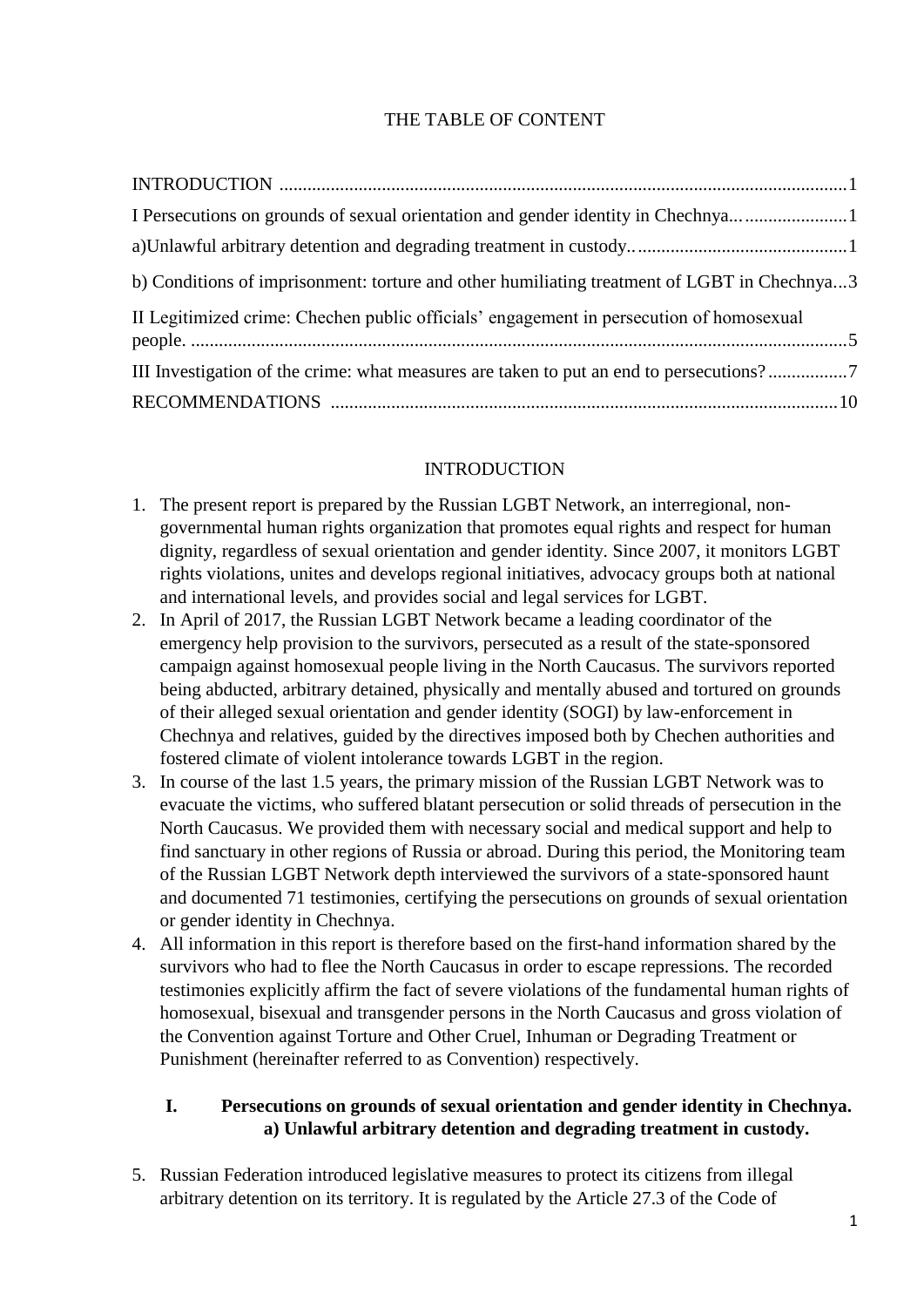Administrative Offences and Article 301 of the Criminal Code, which stipulates penalty provisions for the perpetrators. None of the regional units, despite being proclaimed as federative republics can adopt any regional act or decree, which would contradict the Federal law. Accordingly, a decree, regulation or orders given by the Presidents of the North Caucasus Republics can only be legitimate if meet the federal legislation. Indeed, such practices as taking the suspects of crime in custody and held them hostage without proper registration regardless of the required regulations is still employed in the North Caucasus.

- 6. Particularly, Chechnya, having undergone two war campaigns in recent 20 years, continue using such methods to interrogate and intimidate persons, who are under suspicion of having committed a crime, when there is no apparent reason to officially detain a person.
- 7. The social system that currently exists in Chechnya does not allow deviation from the existing set of norms. The Head of the Chechen republic Ramzan Kadyrov himself sets the limits of both the norm and the deviation. Chechen law-enforcement are reported to summon citizens on bias-motivated grounds, which are discriminatory in their nature and could not be used formally in accordance with the Code of Criminal Procedure, but are deemed wrongdoings by the authority, that condemns and seek to eliminate them.
- 8. The hostility of the North Caucasian residents towards LGBT people came into being under a number of circumstances. The influences that came together were high traditionalism, pre-Islamic legal norms, the strict norms of Sharia law, and defined political course. Chechnya is the most clear-cut example of strict hierarchies and heteronormativity.
- 9. In 2017, homosexual and transgender people became specifically targeted by Chechen lawenforcement. The world soon learnt about severe atrocities against Chechen LGBT, that included kidnaping and arbitrary detention, tortures, brutal beatings, intimidation and harassment.
- 10. Unambiguously appearing as a breach of Article 1 of the Convention, which proclaims that no discriminatory reason can be used to intentionally inflict sufferings on the person, unlawful detentions executed by law-enforcement and further savage imprisonment of LGBT took place in modern Chechnya in 2017 and is being reported a continuous perpetration.
- 11. The testimonies of the victims exhibit a particular pattern and follow this pattern aside from certain personal details, which makes it clear to define the motives of the perpetrators. Men who were suspected of having an intimate relationship with other men were detained based on the same scenario. The police officers or military personnel who executed the arrest appeared unexpectedly. The arrest never had any relation to events that would require such an intervention and pursued unfolding of a network of Caucasian LGBT to merely punish them through tortures or exterminate. The victims were directly accused of homosexuality either at the moment of arrest or upon arrival to the facility for the interrogation.
- 12. *Quote n1: Case C.D.*

*"They openly told us: "You were brought here because you are faggots. You bring shame on our people; you should not exist. We will catch all of you. We will fight \*\*\*\*\* (homosexuality) in the Chechen Republic."* 

13. *Quote n2: Case A.B.*

*"The police warned my relatives that I was taken to the station because I was a suspect in a drug offense. There were several people during the interrogation – the head of the division and other police officers. They told me that they knew I was gay, and that is why I am here."*

14. *Quote n3: Case L.M.*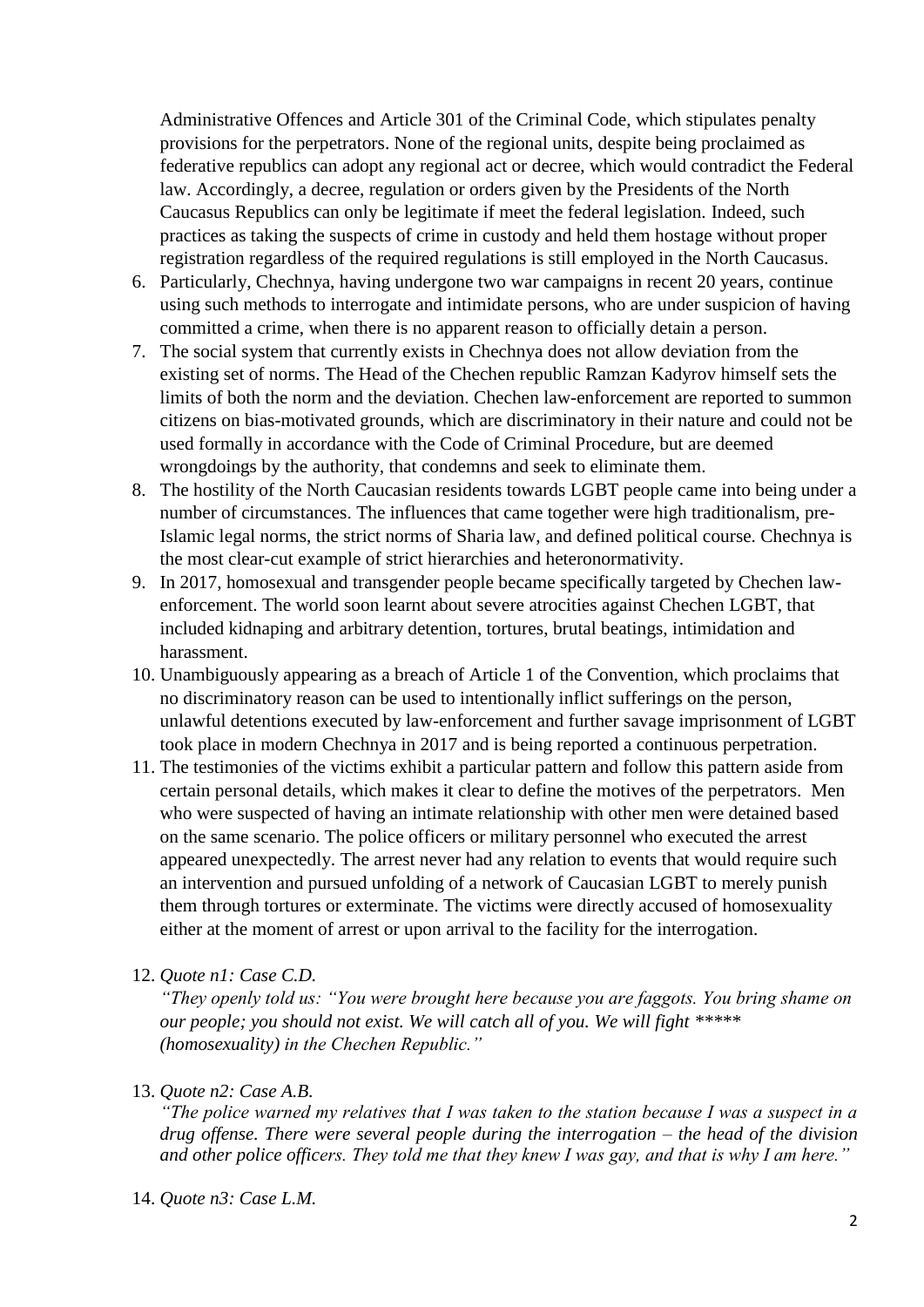*"The first thing the police officer asked was which female name I liked the most to address me. I didn't respond, and then he hit me."*

15. According to the survivors' information, some arrests were executed at workplaces, while some were at personal houses and apartments. Some survivors were detained during the road police raids. In most cases, the police force and the military personnel were looking for specific people, thus the haunters already knew who was involved in homosexual relations. However, some victims were not preselected, and got arrested "by accident" when they were stopped and frisked by the local police. The police force in the Chechen republic commonly executes random personal searches, justifying it as a preventive measure of drug offenses and terrorist activities.

#### 16. *Quote n4: Case E.F.*

*"There was a police raid. The uniformed men stopped the car I was in, to find drugs. They took all the company to the police station to question everyone. I had bracelets on my wrist... and also a leather bag, which a "straight" man probably wouldn't wear, full of personal belongings for hygiene – Kleenex tissues, manicure set, etc. So, they saw this stuff, and I heard the following: "Are you a faggot? If you are, I'll shoot you right here." That's what the Head of the District Department of Domestic Affairs (ROVD) in Argun told me. It was sufficient to imprison me."*

### 17. *Quote n5: Case G.H.*

*"It was a usual day, I was working with my client. 3 or 4 militants jumped in; they already knew my name and came for me. They asked for me, and I came forward. After that, they handcuffed me and put me into the trunk of the car. It was in front of the general public; a lot of people saw. They took away my phone right away. When I was already in the trunk of the car and we were on our way, they asked these questions. This is embarrassing, but things like, you know, whether it is good to have sex with other men... They warned me that if I didn't respond, they would stop the car, take me out, and beat me right on the street."*

18. Article 1 of the Convention defines it a torture to exert pain for such purposes as obtaining information from a person or a third person or confession. Chechen law-enforcement executed punishment without any preliminary judgment exerting violence not for an act committed by the survivor, but for the very fact of actual or alleged homosexuality, which they demanded the victims to confess. The testimonies show that the perpetrators attempted to intimidate detainees and used barbaric methods to make the survivors give names of other homosexual people in Chechnya - potential survivors of the purge. Tortures with electric currency and severe beatings started in the police station and lasted systematically during the whole period of detention of the survivors.

## **b) Conditions of imprisonment: torture and other humiliating treatment of LGBT in Chechnya.**

19. The practices of mass detentions in the North Caucasus find their legacy in the military filtration camps that were widely employed by the Russian soldiers during the first and second Chechen military campaigns. After the second military campaign came to its end, the amnestied Chechen militants joined the police force and used the former filtration camps as a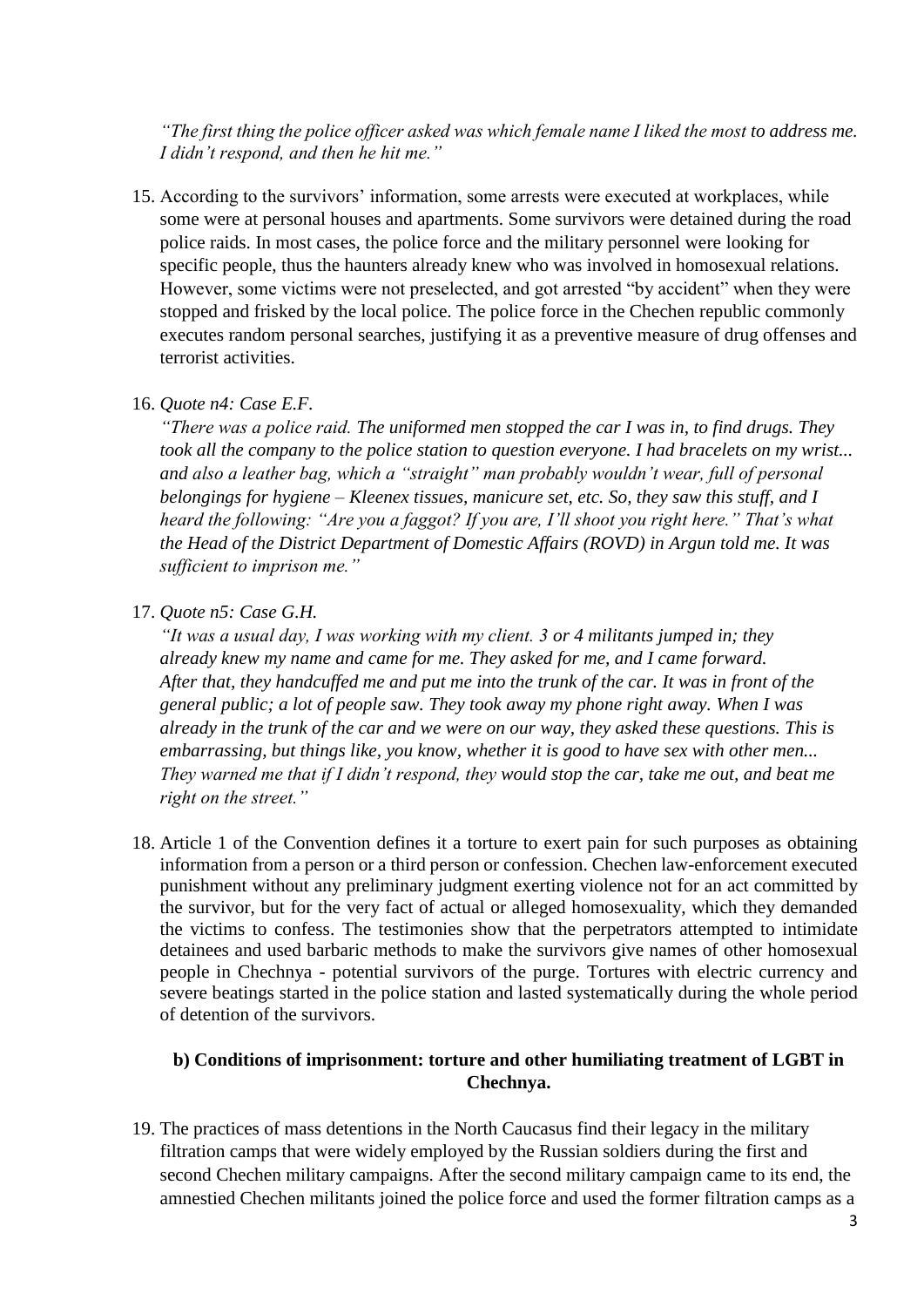base to create unofficial detention units. The same premises were used for the detention of Chechen homosexuals.

- 20. In total, out of 71 persons directly affected by the purge, 41 report to have been detained. Military personnel brought victims to the police stations, 36 were distributed to the incarceration units, located of the aforementioned stations or unofficial prisons and tortured. These facilities barely had any furniture and were located in the basement.
- 21. The evidence confirms the following set of torturous activities that the perpetrators have used: severe beatings, torture by electric current (used to both get the names of other homosexual men and to "cure" the victims of homosexuality), lack of water, malnutrition, and lack of sleep. All the testimonies mention that the police officers and military personnel harassed the victims both verbally and physically.
- 22. On top of that, testimonies suggest that the perpetrators enjoyed torturing detainees. Most of the imprisoned survivors received severe physical injuries: broken jaws, ribs, and multiple bruises. A handful of victims were in critical physical and mental states, and at least 3 people attempted suicide.

### 23. *Quote n6: Case G.H.*

*"The unit was extremely small for 16 of us, and we were given just one corner. We were not allowed to eat, walk, or sleep. The number of men who were beating me up was at least 7-8 people. They put me on a chair; at first I was handcuffed in the front, and then in the back. They hit me all the time with their giant black boots. They said they were disgusted to touch us with their hands. The only area they didn't hit was my face. Then, they got these plastic tubes, and they started to beat me with those."*

#### 24. *Quote n7: Case C.D.*

*"The militants beat me using pipes, aiming below the waist: the hips and the buttocks. And from time to time, I was tortured with electric current. They used a casket with wires that had tweezers at the end. They attached those tweezers to my body. They laughed when I cried."*

## 25. *Quote n8: Case K.L.*

*"We were forced to lie on the floor with our bottoms up, and each person in the cell would hit us with a pipe 3 times. As the week went by, there were already 18 LGBT people being detained and tortured. We were not allowed to wash. Some detainees developed open-cut wounds, and the cell smelled like rotten meat."*

#### 26. *Quote n9: Case L.M.*

*"They tied my hands back and linked the wires to me with clamps, so that the wires permeated under my nails. I remember a militant laughing at me. The machine he used for electric torture was labeled with the words "lie detector". They poured water on my skin so that it would hit me harder."*

#### 27. *Quote n10: Case H.I.*

*"They forced us to clean the barracks and wash their cars with water that was as cold as ice, and they beat us every single day."*

#### 28. *Quote n11: Case E.F.*

*"Every day, I was transported to the premises for torture. It was situated underground. I was beaten there every day. Every new day. <...> It was impossible to sleep there; you could be captured anytime and thrown into another place. There were no windows, nothing. It was always as dark as night. <...> They put plastic bags on my head, and when I was running out*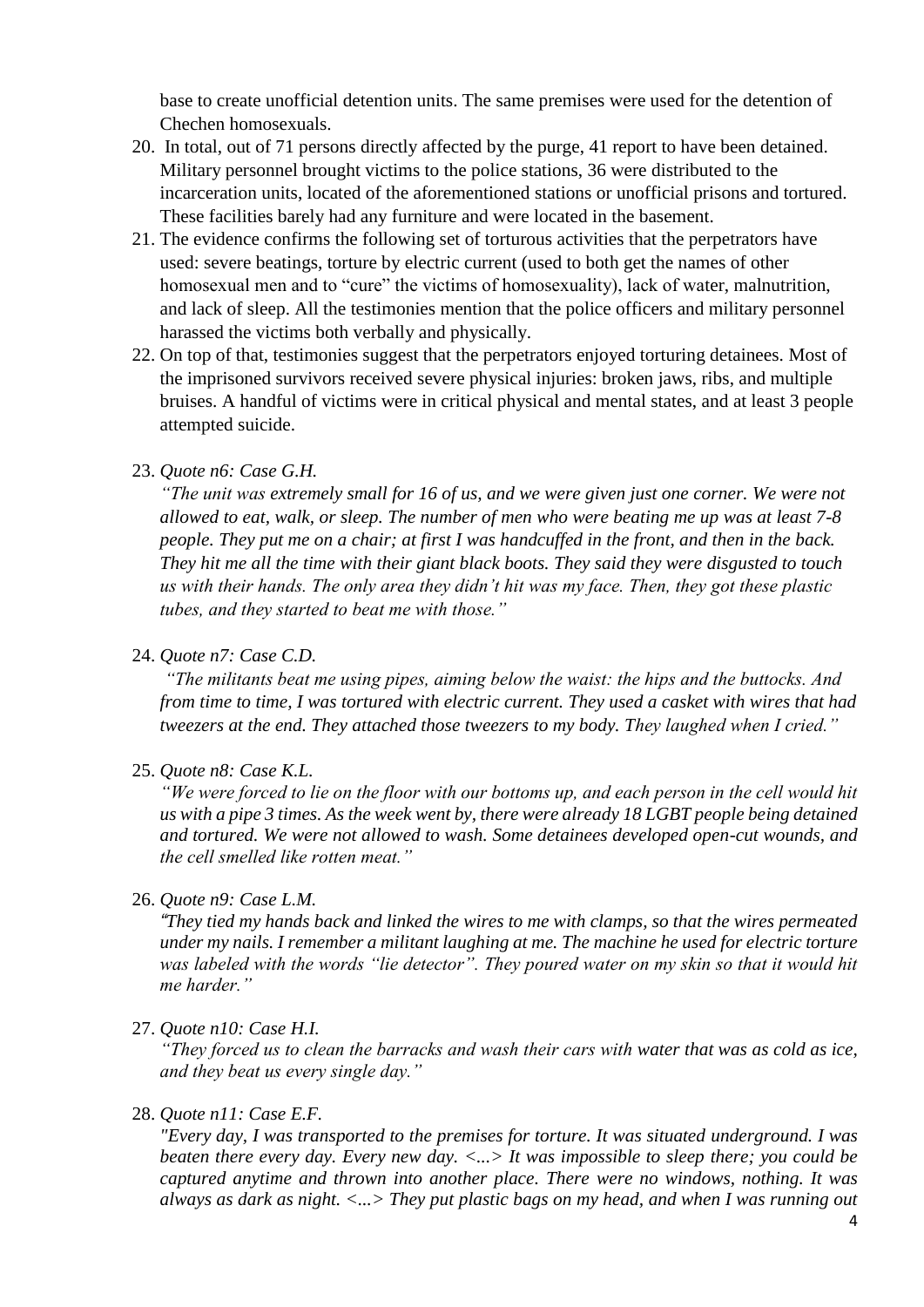*of oxygen, they tore the bag away and hit my legs at the same time. <...> We had no water inside. The only water we could drink was when we were going out of the cells."*

29. The survivors report that police and military officers encouraged hierarchy among those who were illegally detained in the military premises. Those detained on grounds of sexual orientation or gender identity had more limitations. The prisoners who were accused of deals associated with drug offenses or because of their terrorist sentiments had better access to nutrition and deliveries from their relatives. They had access to bunk beds, while gay detainees were forced to sleep on the concrete floor. They only had 3 hours of sleep on average every day, and could not use the bathroom once in need. Most of the detainees used their privilege to harass and torture gay inmates.

### 30. *Quote n12: Case A.B.*

*"We were forced to beat others up and to electrocute them. They instructed other inmates to do whatever they wanted with us."*

- 31. Aside from the physical pain, the victims were also subjected to mental intense pressure. After the arrest happened, no one aside from the perpetrators knew where they were kept, as there were no official records and therefore the person was missing for their family. The survivors shared their experience calling it "a never-ending horror".
- 32. *Quote n13: Case A.B.*

*"They showed me a video of the tortures. They filmed it themselves. They caught a guy, who allegedly had contacts with terrorists. They brought in a hollow tube and a barbed wire. They put a tube inside of him. In his anus. Then, they put the barbed wire inside this tube. Then they took the tube out. And then they were slowly pulling the barbed wire out. When I saw that video and realized they had already brought the tube and the barbed wire, I broke. I agreed to collaborate with them."*

33. Chechen LGBT survivors report that some of them used to face random haunts because of their homosexuality in early 2000s, but this crime has never been so massive. The ordeals that started in the first quarter of 2017 are not scattered and are manifested in the form of organized crime, with the view to literally eliminate a social group that is united on basis of sexual orientation, which is considered rather an illness or a provocation by Chechen society.

## **II. Legitimized crime: Chechen public officials' engagement in persecution of homosexual people.**

- 34. The torturous acts against LGBT are reported as implemented with the consent and acquiescence of public official of Chechnya. The survivors of the persecution has no doubts that the regional authorities impelled police and militants to the perpetration of a crime and participated in multiple violent campaigns too.
- 35. Among the perpetrators the victims name employees of the Department of Internal Affairs, which is a part of the General Division of the Ministry of Internal Affairs of the Russian Federation. The victims also testify against the local division of the union "Rosgvardia", called the Special Division of First Responders (SOBR) "Terek", local police officers, and military divisions.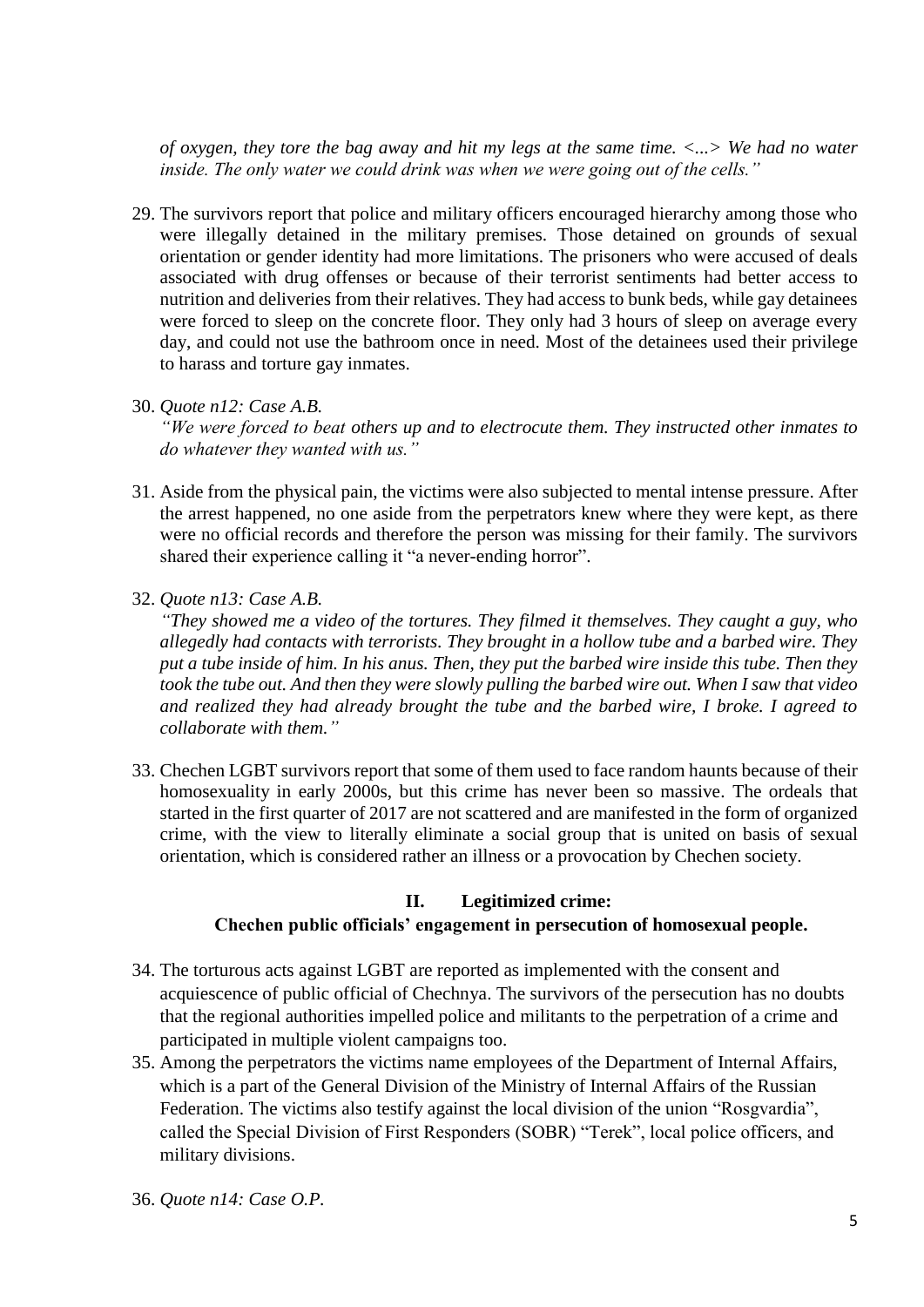*"The military personnel, they were wearing uniforms. They are called afghanka or amerikanka - those kinds of uniforms. They were armed with shotguns, and those on the block posts had guns. They talked in Chechen."*

37. *Quote n15: Case T.U.*

*"Two of them were wearing uniforms. Bodyguards usually wear these uniforms. Kadyrov's bodyguards. Sometimes, the members of the 6th division wear such uniforms. The 6th division is responsible for the Republic's security."*

38. *Quote n16: Case V.W.*

*"Two people came in. They were wearing uniforms with the signs of the Special Militia Detachment. They already knew my name, and asked me to come with them to the local Division of Internal Affairs."*

39. *Quote n17: Case G.H.*

*"3–4 people, all wearing the black uniform of the Special Division of First Responders."*

- 40. Most of the testimonies confirmed that the Republic's high officials took part in torturing the victims. Different evidence show that at least the following highest regional auhorities took part in executing this crime against humanity: the spokesperson of the Parliament of the Chechen Republic, Magomed Daudov, also known as "the Lord"; the head of the Ministry of Internal Affairs of the Russian Federation in Argun, Aiub Kataev; the head of the Special Division of First Responders (SOBR) "Terek", Abuzaid Vismuradov (also known as "the Patriot").
- 41. *Quote n18 (anonymous)*

*"One day, all my relatives were informed about the fact that I was detained. "The Lord" came to us, the chairman of the parliament — Magomed Daudov. We were all set down before the Lord. The Lord approached us, took pictures on his phone, and asked if each of us was gay. We had to answer "yes". He talked to our relatives, saying that we brought disgrace to the nation and to our families. He told them that if they honor the traditions, they must kill us. And that if they did everything, they would not be punished for it.* 

42. *Quote n19 (anonymous)*

*"When "the Lord" arrived, I thought there was no hope for salvation, because this operation was already sanctioned by the top authorities. Our relatives were called. The Lord started to put us to shame, stating that male adults from the family should take us out and "figure out" how to punish us. He added that even if they decide to execute us, they would not bear the responsibility for it, because the militants would settle it."*

43. *Quotes n20 (anonymous)*

*"They put us into a pickup truck and brought us to the ROVD. We were watching the Lord from the car's windows. At that moment, we lost any hope of coming out alive. We also saw our relatives and a well-known militant – Aiub Kataev.*

44. *Quote n21 (anonymous)*

*"One day, Aiub Kataev came to see us. He dragged out a young guy who had been recently caught, took out his pistol, and started to shoot at the floor, right next to his feet, asking if he knew more "offenders". He didn't shoot his body because it could have provoked problems that were too big."*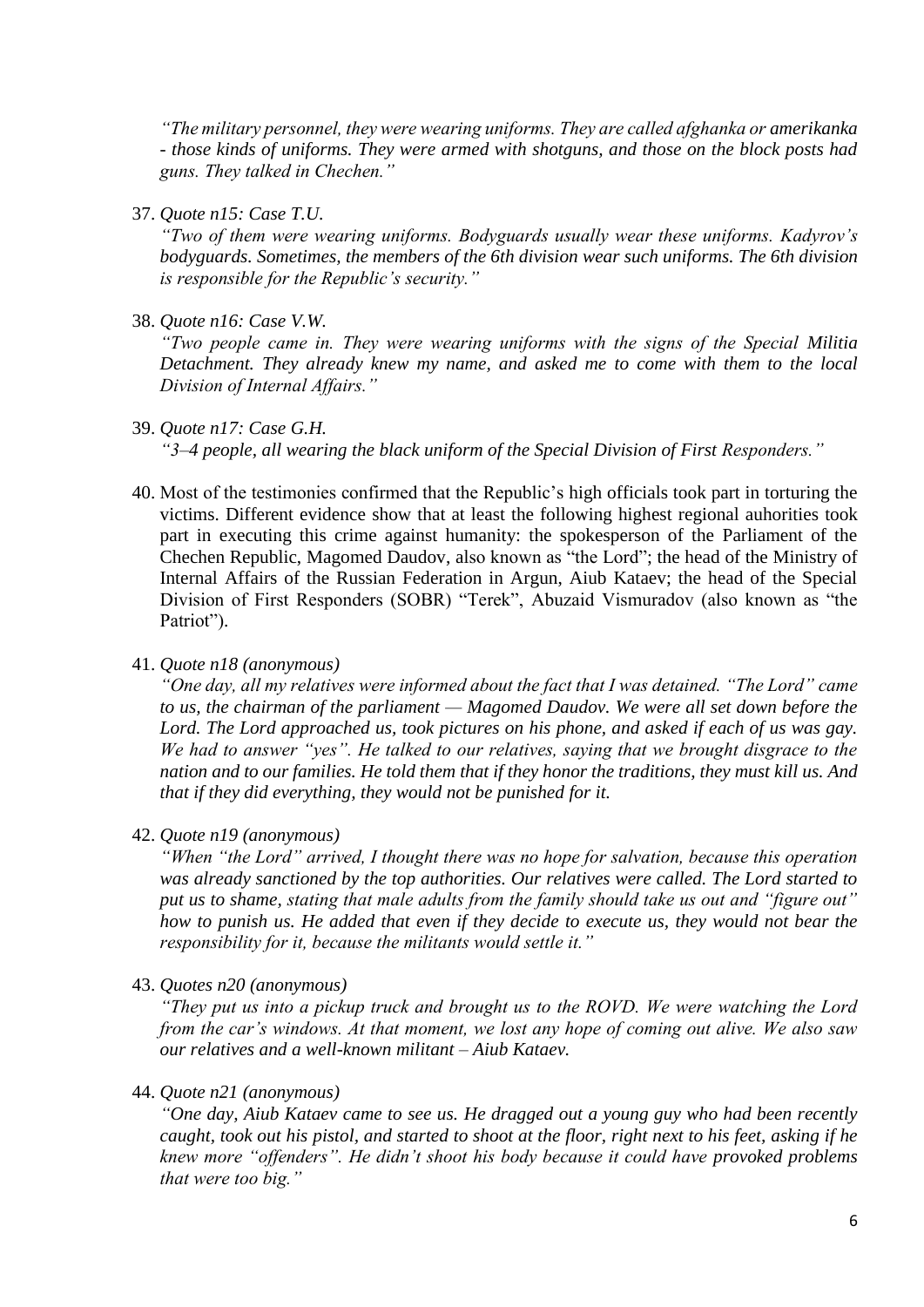- 45. The fact that the Chechen public authorities are behind this crime and sanctioned the atrocities seriously violates the provisions of the Convention. (Article 1)
- 46. It comes out from the survivors' testimonies that apart from direct involvement into the crime, public authorities and regional public opinion leaders instigated families to retaliation and encouraged reprisals against the persecuted homosexual people in Chechnya, which is acknowledged as instigation to tortures under the Convention.
- 47. The testimonies certify that the release of detainees from secret prisons involved a visit from the honored representatives of the Chechen authorities, who advised the victims' relatives on how they should treat their next of kin. Their relatives were advised to find a "proper solution" to get rid of the "sick" members of their family. The authorities guaranteed that if the family decided to kill the gay/bisexual family member (to wash the shame away with blood), they would not be prosecuted for this crime.
- 48. Intentionally Chechen officials provoked a series of "honour killings", which is a form of extrajudicial executions committed against the family member, who by his actions or behavior "disgraced" the family name.
- 49. In accordance to the Article 16 of the Convention, each state shall undertake to prevent such cruel punishments as "honour killings", however the local authorities in Chechnya deliberately encourage violent reiteration and maintain room for "blood reprisals" to keep the regime and traditionalist hierarchies, while Federal authorities avoid resolving issues that emerge in Chechen families.
- 50. Chechen public authorities were behind this crime from the very beginning: they sanctioned a purge, intimidated survivors under tortures in detention, and then instigated the victim's relatives to commit honor killings. However, extra-judicial killings are reported to have been committed also by the law-enforcement officers. The witness confirm at least three cases of executed death penalty. Russian LGBT Network has a list of names of those presumably murdered by police and military officers, or who died after the injures as a result of actions attributed to law-enforcement or their own relatives.
- 51. There is no surprise for the Russian Federal authorities that Chechnya is a problematic region from the perspective of human rights defense. The barbarian practices are still being exploited in Chechnya, though not regulated by any means. The victims of brutal persecutions stay invisible along with the issue for the Federal Centre, as there are barely any report, which would require actions.

## **III. Investigation of the crime: what measures are taken to put an end to persecutions?**

- 52. The scale of persecutions, and the fact that some presumably homosexual men were missing, along with timely and determined reaction of international human rights community and mass media forged Russian state authorities to conduct examinations of facts of persecutions, notwithstanding the initial reluctance to even pay attention to the allegations. Upon the request of journalists and human rights defenders, who broke the story of state-orchestrated atrocities, the Investigative committee of the Russian Federation initiated a pre-investigatory work.
- 53. The assigned investigative detective defined the crime as "a hatred-motivated murder committed by organized group against a particular social group", however all Criminal Intelligence operations were delegated to the Office of Home Affairs in Chechnya, which made Chechen law-enforcement officers to carry out examinations of their own actions. Along with the task nomination, Chechen law-enforcement received comprehensive data on murdered victims and their families. First, it evoked risks of repressions over the family members of the dead or suffered victims of the campaign. Chechen police officers started to question the next-of-kin of the missing survivors and demanded them to sign the documents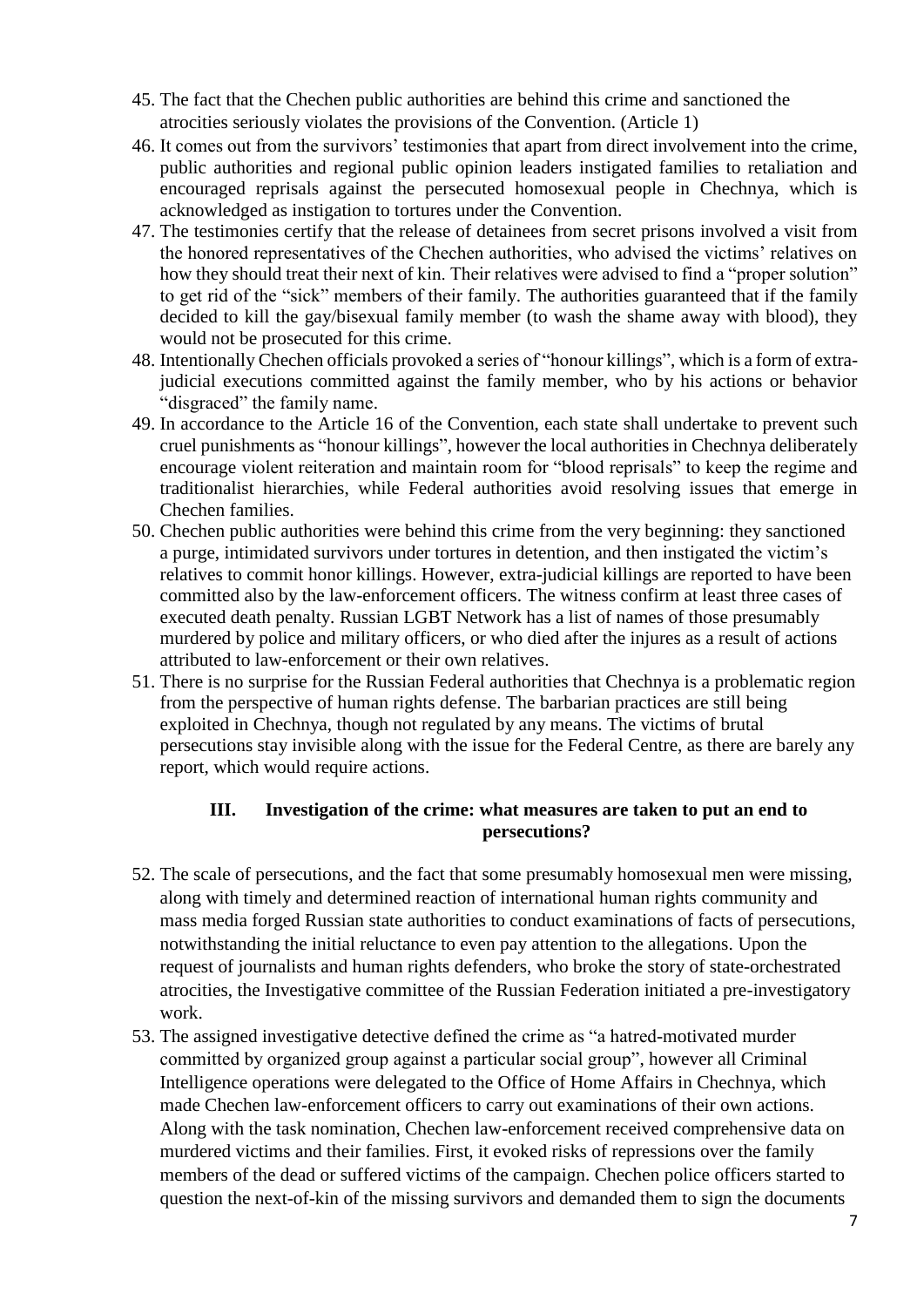stating that the persons in question had no claims against law-enforcement in Chechnya, and their lost relatives "fled to Moscow for a job". Secondly – it gave a chance to cover up the traces of crime committed against LGBT people in Chechnya.

- 54. Considering the case papers, one of the prime suspects of the crime, several times mentioned in testimonies of the survivors as the perpetrator – the Head of the Ministry of Internal Affairs in Argun, Aiub Kataev, together with his subordinates, was the first one who made an inspection of the reported secret prison, where the survivors were involuntary held. By the moment when the investigative detective came to examine military premises, the facilities were empty and the barracks were full of construction waste. Another location mentioned in the testimonies as the place of detention, situated in the basement of another regiment patrol service, was completely dismissed by the inspector during the pre-investigatory visit, despite clearly pointed out as a scene of crime. The investigative body did not conduct any proper events to find the tracks of imprisonment or biological tracks (for example blood test) remained as a result of detention and easy to make a test with.
- 55. The examination therefore was imperfect and had an unsubstantial character, which made it possible to conclude that the investigation did not reveal any evidence for crime. Similarly, the investigative team did not establish a fact of persecution based on sexual orientation or gender identity in Chechnya. The officers interrogated the family members of the adducted and dead survivors of the gay haunt. None of the questioned relatives of the missing persons assumed having homosexual next-of-kin, so the investigative officers made a short conclusion, stating that no gay men was persecuted.
- 56. The traditionalism that prevails in the Caucasus imposes huge stigma on homosexual people and the entire family, as it is considered critically inappropriate and deserves to be suppressed. Despite gay people in this environment are obliged to live secret life out of fear of reprisals from family and society, the analysis did not take this background essential fact into account in course of the official check-up and decided that there were no gay people and gay persecution in Chechnya respectively.
- 57. The investigation used the same methods to identify a presumable engagement of lawenforcement officers to the crime against LGBT in Chechnya: those officers, whom the survivors referred to as perpetrators, were questioned. None of them admitted of having committed a crime. This was considered sufficient to claim police officers innocent.
- 58. The complaint lodged to the Investigative Committee included the names of 4 kidnapped survivors, reported as dead by witnesses of the crime. The investigation started to check this information and confirm the death of one reported victim, but did not found the grounds to conclude that the death was a result of atrocities that the man in question was subjected to within the flagrant campaign sponsored by Chechen high-ranking officials. According to the testimonies of the witnesses, this man was brutally beaten and tortured when detained. Once the torture was over, he was thrown away in the backyard. The next morning, he was found already dead. Police officers brought his body to his home. The family of the victim did not report anything, and just wrote it off as a heart attack. The investigation supported the version of illness as a cause for death without any inquiry in his health records and evaded from exhumation and other relevant investigative actions. The rest of the survivors known as abducted in course of the gay purge in Chechnya are declared missing, but with no association to bias-motivated reasons.
- 59. In the mold of its current mission, the Russian LGBT Network has evacuated and received the verifications of crime from over a hundred of people affected by this blatant crime, but the investigative team did not find it necessary to contact the organization's administration.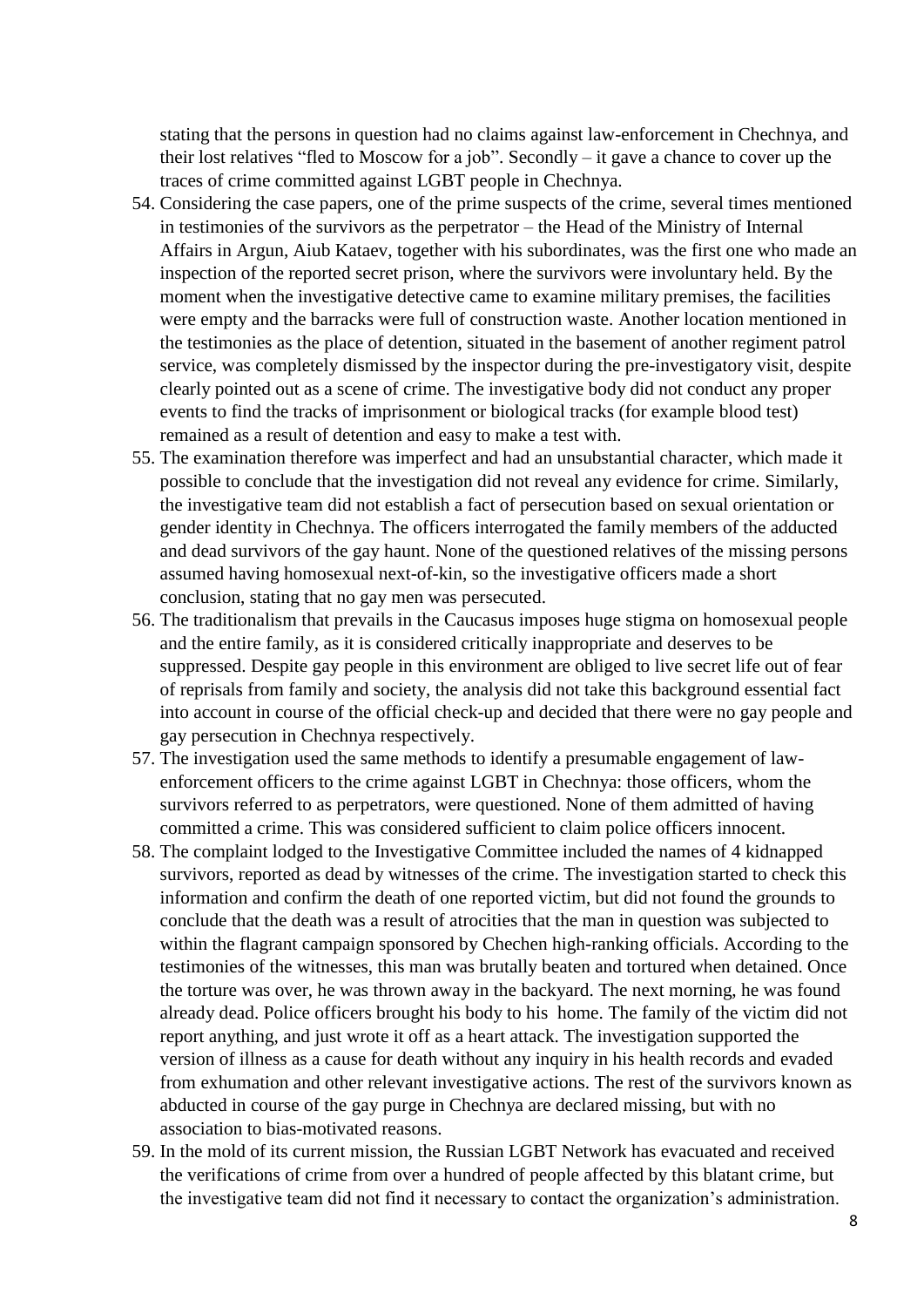60. The Investigative Office three times denied providing state protection to Maxim Lapunov, the only survivor, who so far filed a suit on his behalf as a victim of state-orchestrated persecution on grounds of his sexual orientation, no matter the fact of continuous threats to him and his family from Chechen law-enforcement.

### 61. *Case of Maxim Lapunov:*

*16th of March, 2017 around 9 p.m., 4 police officers in civil clothing unlawfully detained Maxim Lapunov at his workplace in the Shopping Mall. Many people witnessed his detention, the surveillance cameras were monitoring the whole territory of the mall, police patrol service were watching the kidnapping, but did not intervene. Maxim tried to physically resist the attack, demanded to show documents and give explanation to him from the assailants. The men gave no comments, pulled him into the car and drove him to the premises of ROVD (District Department of Internal Affairs). In the department's office, the policemen took away his phone and found a chat with another man. The officer called him "a faggot" and added that it was the reason why Maxim was brought to the station. The police charged Maxim with homosexuality. Maxim demanded that his detention should be properly registered and that the official reason for his arrest must be coached in accordance to the law. His legal awareness irritated the police officers and they threatened him with tortures (rape with bottle, electric current beatings), then guided him underground, left on the basement and brutally beat him up the next day. The law-enforcement held Maxim hostage on the basement of the Criminal Office of the Ministry of Domestic Affairs in Chechnya for 12 days.*

*The detainers wrote down all contacts that had names of dating apps in the title in his phone list and forced Maxim to disclose location of other gay men in the Republic. Law enforcement officers got a gun pointed at Maxim and forced him to call a man, that they identified as his boyfriend in the phone contact list. The perpetrators organized a figurehead dating to caught another victim after Maxim.* 

*Maxim became witness of violent beating of Chechen alleged homosexuals in the prison. Law-enforcement officers most of the time used plastic tubes to beat Maxim up. Once two majors ordered Maxim to stand facing the wall with the hands up, leaning the wall. The officers targeted low parts of the torso, buttocks, lips and legs, so as he could not sit or stand. Sometimes the strikes also affected his head and a back. The inmates, including Maxim should have fight for the guards' fun.* 

*On 28th March, the law-enforcement came downstairs and guided Maxim to the 4th floor of the same building (ROVD). They took a camera and recorded the video with Maxim's confession in homosexuality. The script of this "confession" was prepared by the police officers in advance, so Maxim had to read the text. He said on camera that he had a sexual intercourse with the men, who was caught by police during the set-up after him. When finished with the video, the law enforcement officers forced Maxim to sign some papers without giving them to him to study first. Once he put his signature, the offenders threw a pistol to Maxim' hands intimidating him that in case of any information leaks he would be charged with murder committed with this gun. They took his fingerprints to secure themselves from allegations. Officers also promised to "find witness" and "compose a description of a fake murder".*

62. Maxim Lapunov reported the Investigative Committee with his case urging for the criminal case initiation. The Committee responded with a 30 days delay and suspended consideration of his suit for several times. Every next preliminary check was extended for a longer period, than it should be, violating the procedural terms. Eventually it did not evolved into a criminal